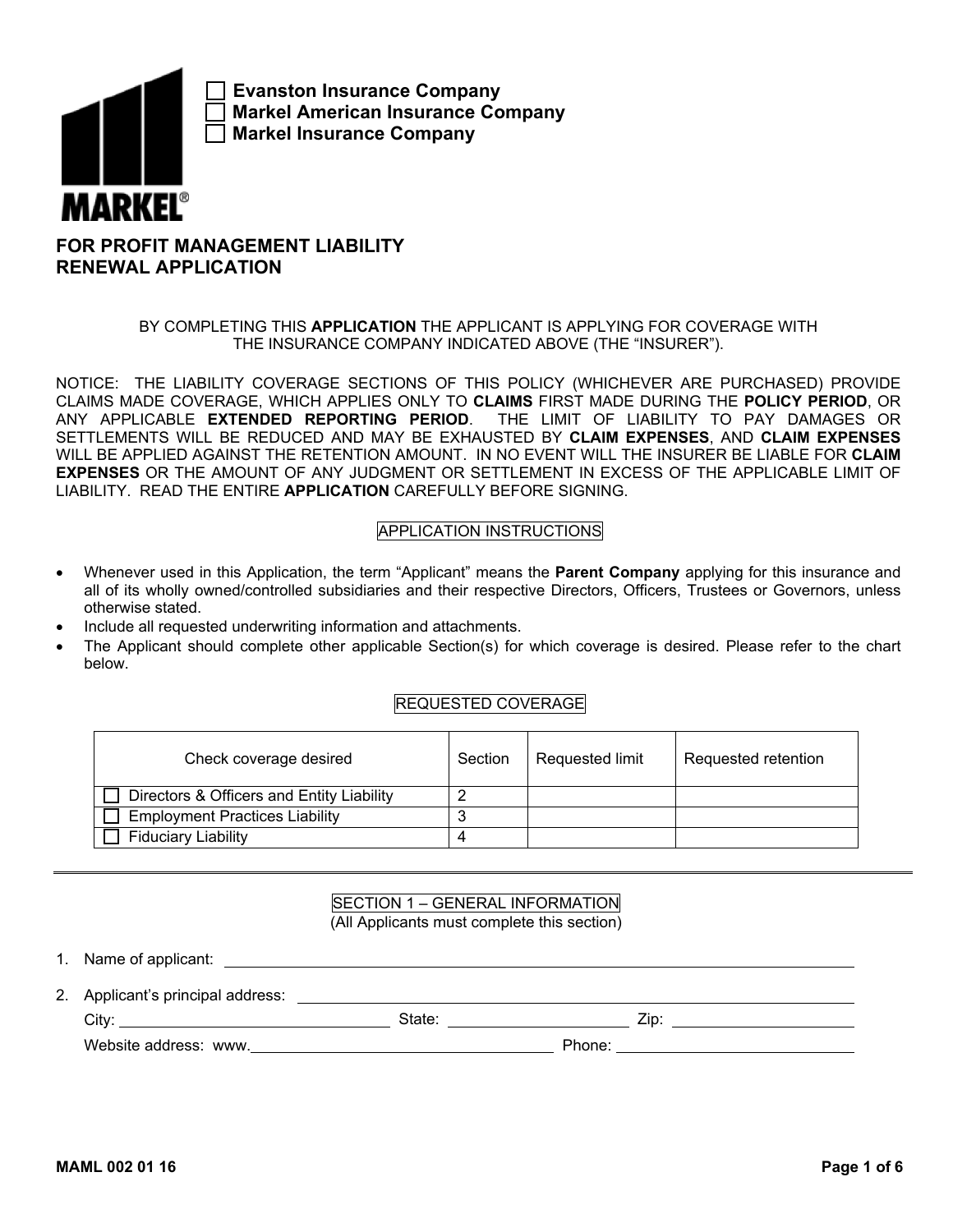3. Please describe the nature of the Applicant's operations?

|    | 4. Primary SIC Code:                                                                                                                                                                                                          |                                                                                                                                                                                                                           |
|----|-------------------------------------------------------------------------------------------------------------------------------------------------------------------------------------------------------------------------------|---------------------------------------------------------------------------------------------------------------------------------------------------------------------------------------------------------------------------|
| 5. | Date established: Notified and the set of the set of the set of the set of the set of the set of the set of the set of the set of the set of the set of the set of the set of the set of the set of the set of the set of the | State of incorporation: State of incorporation:                                                                                                                                                                           |
|    | 6. Does the Applicant have any subsidiaries for which coverage is requested?<br>If Yes, please attach a list of these entities and indicate nature of business for each.                                                      | $\Box$ Yes $\Box$ No                                                                                                                                                                                                      |
|    | Financial information:                                                                                                                                                                                                        |                                                                                                                                                                                                                           |
|    | <b>Total revenues:</b><br>Net income:<br><b>Cash flows from operations:</b><br>Compliance with all debt covenants:                                                                                                            | (YEAR/MONTH)<br>Total assets: ____________________<br>Total liabilities: when the control of the control of the control of the control of the control of the control o<br>Yes ∩No<br>If No, attach an explanation.<br>l 1 |
|    | Do current assets exceed current liability:<br>Will more than 50% of the total long-term                                                                                                                                      | Yes $\Box$ No                                                                                                                                                                                                             |
|    | liabilities mature within the next<br>18 months?                                                                                                                                                                              | If Yes, attach an explanation.<br>Yes<br>$\Box$ No<br>П                                                                                                                                                                   |

8. In the next 18 months, or in the past 18 months is the Applicant contemplating or has the Applicant completed or been in the process of completing any actual or proposed merger, acquisition, divestment or consolidation of another entity?  $\Box$  Yes  $\Box$  No If Yes, attach an explanation.

## SECTION 2 – DIRECTORS AND OFFICERS

(Complete this section only if Directors & Officers coverage is desired.)

- 1. In the next 18 months, or during the past 18 months is the Applicant contemplating or has the Applicant completed or been in the process of completing:
	-
	- (a) Any changes in ownership structure?<br>
	(b) Any changes in the Board of Directors or senior management?<br>
	(c) Any public or private offering of debt or equity securities?<br>  $\Box$  Yes  $\Box$  No (b) Any changes in the Board of Directors or senior management?
	- (c) Any public or private offering of debt or equity securities?

If Yes, please attach a detailed explanation to this Application.

- 2. Stock ownership:
	- a. Are any of the Applicant's securities publicly traded or the subject of a "shelf registration"?  $\Box$  Yes  $\Box$  No Exchange(s):\_\_\_\_\_\_\_\_\_\_\_\_\_\_\_\_\_\_\_\_\_\_\_\_ Ticker Symbol:\_\_\_\_\_\_\_\_\_\_\_\_\_\_\_\_\_\_\_\_
	- b. Number of common shares outstanding:
	- c. Number of common shares owned directly or beneficially by Directors and Officers:
	- d. Number of common stock shareholders:

| Shareholders owning directly or<br>beneficially more than 5%<br>of voting shares | Percent owned | Relationship to applicant |
|----------------------------------------------------------------------------------|---------------|---------------------------|
|                                                                                  |               |                           |
|                                                                                  |               |                           |
|                                                                                  |               |                           |
|                                                                                  |               |                           |

Please identify any family relationships among the individuals listed above. If more room is needed, please include via attachment.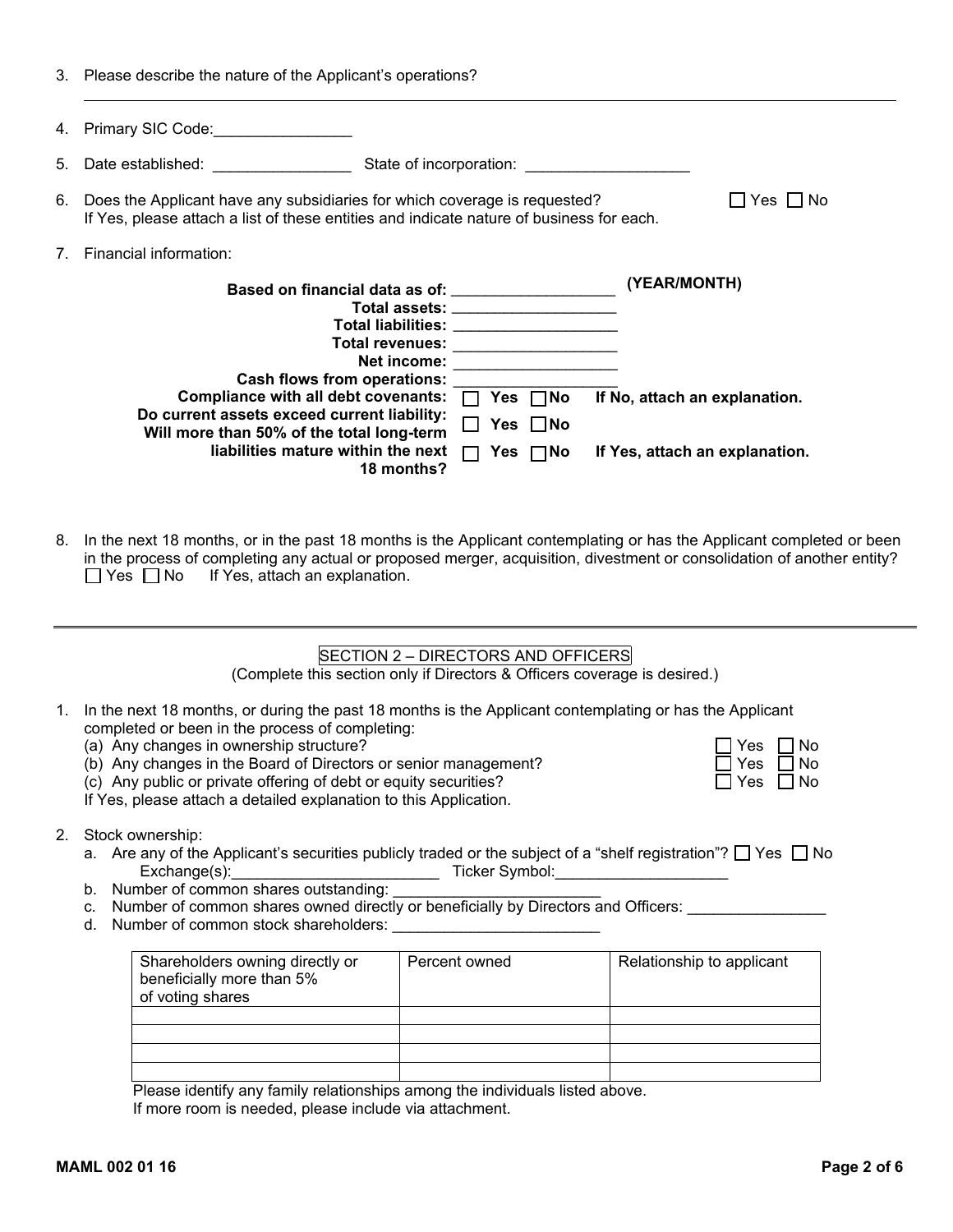## SECTION 3 - EMPLOYMENT PRACTICES INFORMATION (Complete this section only if Employment Practices Liability coverage is desired.)

1. Employee count:

| Domestic                  |  |
|---------------------------|--|
| <b>E</b> oreian<br>שיט יט |  |

2. Domestic employee breakdown:

| <b>State</b> | Full time | Part time/Temp/<br>Seasonal | Independent<br>contractors | Volunteers |
|--------------|-----------|-----------------------------|----------------------------|------------|
|              |           |                             |                            |            |
|              |           |                             |                            |            |
|              |           |                             |                            |            |
|              |           |                             |                            |            |
|              |           |                             |                            |            |
|              |           |                             |                            |            |
|              |           |                             |                            |            |
|              |           |                             |                            |            |
|              |           |                             |                            |            |
|              |           |                             |                            |            |

If more room is needed, please include via attachment.

3. Turnover for the last three years:

| Year | Total employees | Percentage |
|------|-----------------|------------|
|      |                 |            |
|      |                 |            |
|      |                 |            |

- 4. During the past year, has the Applicant updated or modified its employments practices manual, or human resources policies, procedures or department?  $\Box$  Yes  $\Box$  No If "Yes" attach a copy of the updated materials and a description of the changes.
- 5. Is any reduction of employees or change of status anticipated or being contemplated in the next 18 months or has any such reduction or change occurred in the past 18 months?  $\Box$  Yes  $\Box$  No If "Yes" please answer the following:
	- (a) What percentage of employees will be affected?
	- (b) Will Outside Counsel be utilized?
	- (c) Will severance be offered to all affected employees?
	- (d) Are procedures in place to assist affected employees find work?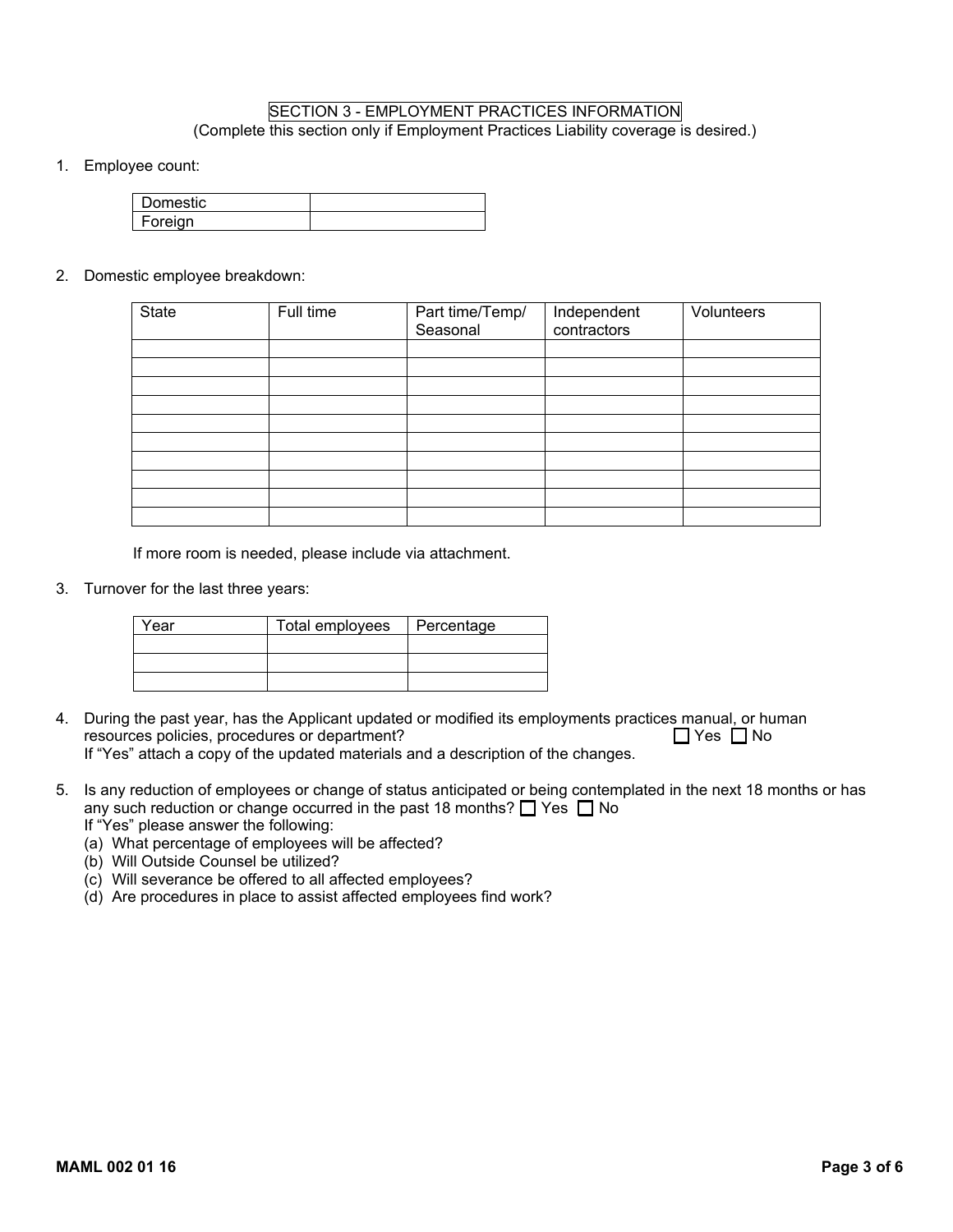### SECTION 4 – FIDUCIARY LIABILITY (Complete this section only if Fiduciary Liability coverage is desired.)

1. Plan summary:

| Plan name | Plan type | Year<br>established | Plan assets<br>(current year) | Plan<br>participants | Multi or Multiple<br>employer plan<br>(Yes/No) | Plan<br>funding<br>percent<br>(DB Only) |
|-----------|-----------|---------------------|-------------------------------|----------------------|------------------------------------------------|-----------------------------------------|
|           |           |                     |                               |                      |                                                |                                         |
|           |           |                     |                               |                      |                                                |                                         |
|           |           |                     |                               |                      |                                                |                                         |
|           |           |                     |                               |                      |                                                |                                         |
|           |           |                     |                               |                      |                                                |                                         |

Defined Benefit Plan =  $DB$ 

Types of plans: Defined Contribution Plan = DC Employee Stock Ownership Plan = ESOP

2. If any plan for which coverage is requested holds or invests in securities of the Applicant, please provide details, including name of plan, number of shares held and most recent share value. If no such plan, check here:  $\Box$  None

| 3. Are all plans in compliance with plan agreements or ERISA? | $\Box$ Yes $\Box$ No |
|---------------------------------------------------------------|----------------------|
| If No, please describe:                                       |                      |

4. Has any amendment to any plan been made or contemplated within the past two (2) years, or is any amendment now contemplated, which has resulted or might result in any reduction of benefits including, but not limited to an increase in participant's share of cost?  $\Box$  Yes  $\Box$  Yes  $\Box$  No

If Yes, please attach details. If there have been any amendment(s), please attach copies.

MATERIAL CHANGE: The Undersigned declares that if there is any material change in the answers to the questions in this **Application**, or any occurrence or event that takes place prior to the effective date of the insurance for which **Application** is being made which may render inaccurate, untrue, or incomplete any statement made, the Applicant must immediately notify the Insurer in writing. The Insurer may withdraw or modify any outstanding quotations and/or authorization or agreement to bind the insurance.

**Fair Credit Report Act Notice:** PERSONAL INFORMATION ABOUT THE APPLICANT, INCLUDING INFORMATION FROM A CREDIT OR OTHER INVESTIGATIVE REPORT, MAY BE COLLECTED FROM PERSONS OTHER THAN THE APPLICANT IN CONNECTION WITH THIS **APPLICATION** FOR INSURANCE AND SUBSEQUENT AMENDMENTS AND RENEWALS. SUCH INFORMATION AS WELL AS OTHER PERSONAL AND PRIVILEGED INFORMATION COLLECTED BY THE INSURER OR THE INSURER'S AGENTS MAY IN CERTAIN CIRCUMSTANCES BE DISCLOSED TO THIRD PARTIES WITHOUT THE APPLICANT'S AUTHORIZATION. CREDIT SCORING INFORMATION MAY BE USED TO HELP DETERMINE EITHER THE APPLICANT'S ELIGIBILITY FOR INSURANCE OR THE PREMIUM THE APPLICANT WILL BE CHARGED. THE INSURER MAY USE A THIRD PARTY IN CONNECTION WITH THE DEVELOPMENT OF THE APPLICANT'S SCORE. THE APPLICANT HAS THE RIGHT TO REVIEW THE APPLICANT'S PERSONAL INFORMATION IN THE INSURER'S FILES AND CAN REQUEST CORRECTION OF ANY INACCURACIES. A MORE DETAILED DESCRIPTION OF THE APPLICANT'S RIGHTS AND THE INSURER'S PRACTICES REGARDING SUCH<br>INFORMATION IS AVAILABLE UPON REQUEST. CONTACT THE APPLICANT'S AGENT OR BROKER FOR CONTACT THE APPLICANT'S AGENT OR BROKER FOR INSTRUCTIONS ON HOW TO SUBMIT A REQUEST TO THE INSURER.

**Fraud Warning:** ANY PERSON WHO KNOWINGLY AND WITH INTENT TO DEFRAUD ANY INSURANCE COMPANY OR ANOTHER PERSON FILES AN APPLICATION FOR INSURANCE OR STATEMENT OF CLAIM CONTAINING ANY MATERIALLY FALSE INFORMATION, OR CONCEALS FOR THE PURPOSE OF MISLEADING INFORMATION CONCERNING ANY FACT MATERIAL THERETO, COMMITS A FRAUDULENT INSURANCE ACT, WHICH IS A CRIME AND SUBJECTS THE PERSON TO CRIMINAL AND [NY: SUBSTANTIAL] CIVIL PENALTIES. (NOT APPLICABLE IN CO, DC, FL, HI, MA, NE, OH, OK, OR, VT OR WA) (INSURANCE BENEFITS MAY ALSO BE DENIED IN LA, ME, TN, AND VA.)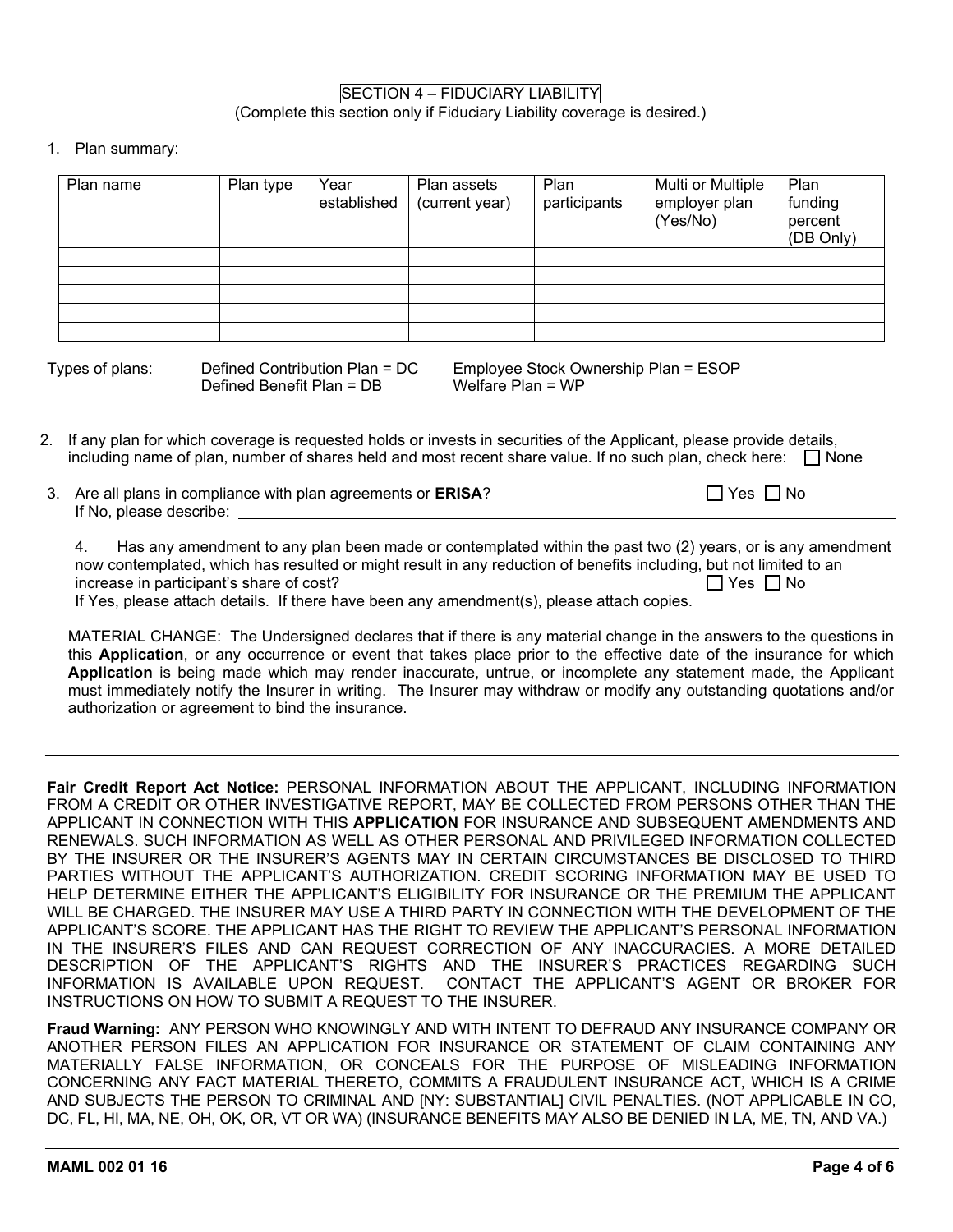**FOR INSUREDS LOCATED IN Arkansas, Missouri, Nebraska, New York, Rhode Island, PLEASE READ AND SIGN THE FOLLOWING NOTICE REGARDING CLAIM EXPENSES WITHIN LIMITS:** Please be advised that unlike most liability insurance policies in which payment of **Claim Expenses** does not reduce the policy limits, this policy contains **Claim Expenses** within the limits. The provision includes the Insurer's costs for providing legal defense against a **Claim** along with any **Claim** settlement amount within the stated policy limits.

Once the policy limit is reached, it is the Insured's responsibility to pay any further amounts for **Claim Expenses** or for any damages that may be awarded, except that the Insurer will pay damages for statutorily required liability insurance to the limit required by law.

The undersigned represents that to the best of his/her knowledge and belief the statements set forth in this **Application** and in any attachments herein are true and complete. The Insurer is hereby authorized to make any investigation and inquiry in connection with the information, statements and disclosures provided in this **Application**. The signing of this **Application** does not bind the Undersigned to purchase the insurance, nor does the review of this **Application** bind the Insurer to issue a policy. It is agreed that this **Application** shall be the basis of the contract should a policy be issued. This **Application** will be attached and become a part of the policy.

This Application must be signed by the president, chief executive officer, chief operating officer, chief financial officer or inhouse general counsel of the **Parent Company** acting as the authorized representative of the person(s) and entity(ies) proposed for this insurance.

Name of applicant (please print.) Title

Signature of applicant Date Date Date Date Date Date

As part of this **Application**, please submit the following documents for every Applicant seeking coverage:

□ Applicant's latest fiscal year end financial statement (CPA prepared) and latest interim financial statement.

□ List of the Applicant's current Directors & Officers.

□ Copies of the most recently filed Forms 5500 (and attachments) for all **ERISA** plans for which coverage is requested.

 $\Box$  Copies of the latest versions of the Applicant's employee handbook.

 $\Box$  Most recent EEO-1.

THE INFORMATION CONTAINED IN AND SUBMITTED WITH THIS **APPLICATION** IS ON FILE WITH THE INSURER AND ALONG WITH THE **APPLICATION** IS CONSIDERED PHYSICALLY ATTACHED TO AND PART OF THE POLICY, SHOULD ONE BE ISSUED. THE INSURER WILL HAVE RELIED UPON THIS **APPLICATION** AND ATTACHMENTS IN ISSUING ANY POLICY.

| PRODUCED BY (Insurance Agent or Broker):<br>Producer name: | Firm name:                                                                                                                                                                                                                     |  |
|------------------------------------------------------------|--------------------------------------------------------------------------------------------------------------------------------------------------------------------------------------------------------------------------------|--|
| Taxpayer ID or Social Security No.:                        | Producer license No.: Note that the set of the set of the set of the set of the set of the set of the set of the set of the set of the set of the set of the set of the set of the set of the set of the set of the set of the |  |
| Address (No., Street, City, State, ZIP):                   |                                                                                                                                                                                                                                |  |

### **STATE FRAUD STATEMENTS**

**THIS NOTICE IS PART OF YOUR APPLICATION:**

#### **APPLICABLE IN COLORADO**

IT IS UNLAWFUL TO KNOWINGLY PROVIDE FALSE, INCOMPLETE, OR MISLEADING FACTS OR INFORMATION TO AN INSURANCE COMPANY FOR THE PURPOSE OF DEFRAUDING OR ATTEMPTING TO DEFRAUD THE COMPANY. PENALTIES MAY INCLUDE IMPRISONMENT, FINES, DENIAL OF INSURANCE, AND CIVIL DAMAGES. ANY INSURANCE COMPANY OR AGENT OF AN INSURANCE COMPANY WHO KNOWINGLY PROVIDES FALSE,